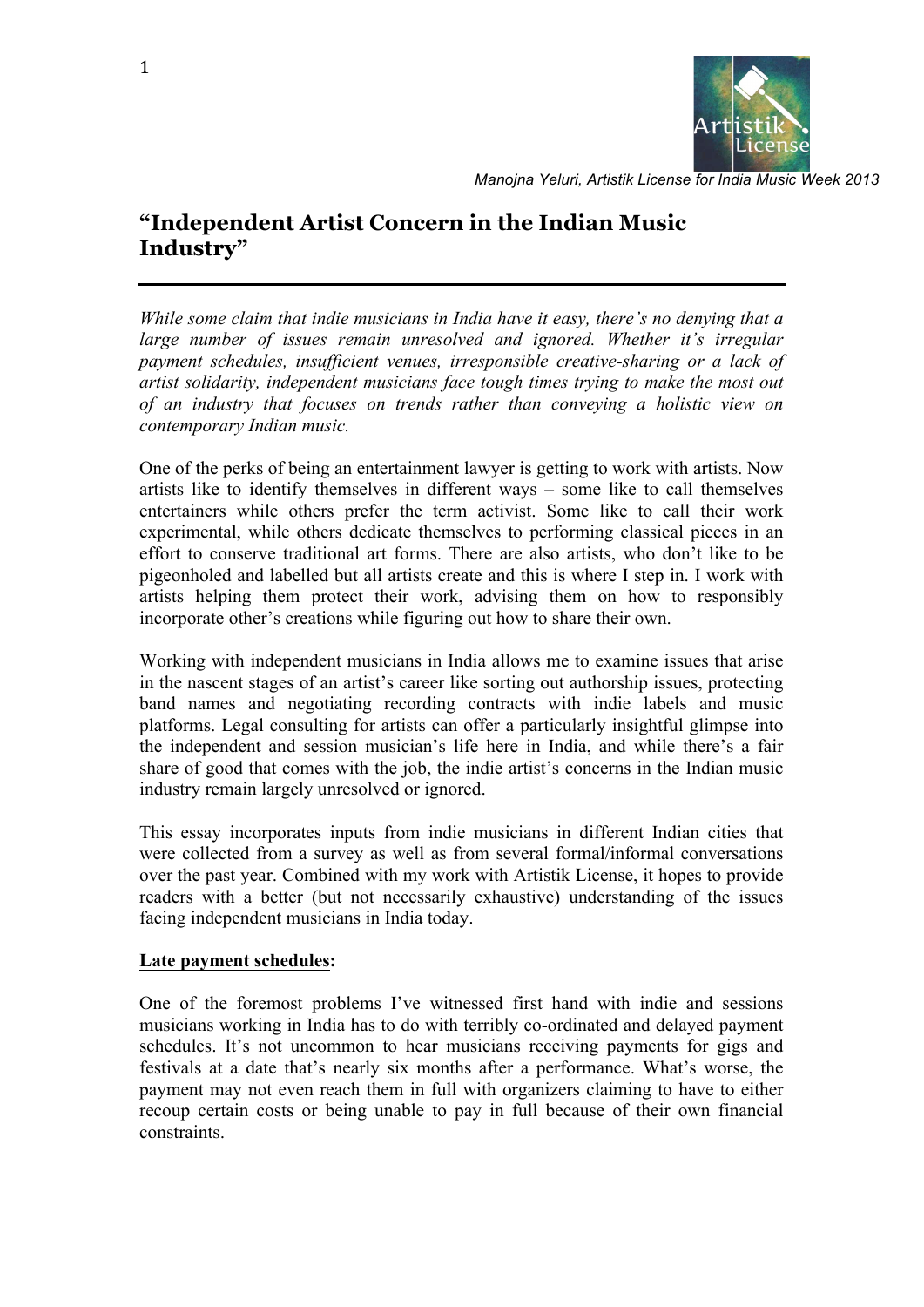

Nearly 42% of those who responded to our survey receive payments for their work only months later while another 42% almost never receive payments. This leaves only about 16% of our survey's respondent's claiming that they do in fact receive their payments on time and in full. A staggering 83% of all musicians who responded to this survey reveal that they have had to and continue to miss payments for some of their performances due to disorganized venues and event organizers.

This is not to say that all organizers and venues are terrible at paying their musicians, but there are still a large number of instances of non-payment to musicians. This coupled with the fact that there is no mutually agreed upon industry standard for indie musicians or legally enforceable minimum wage, leads to many musicians choosing to forego payments instead of having to chase them or pursue legal action against venue owners and event organizers. Something that indie musicians can do in an effort to avoid this situation is to incorporate a certain degree of formality into their interactions by putting their terms in writing and subsequently asking a lawyer to send absconding organizers a legal notice to the effect that they ought to pay up, and pay up now.

## **Not getting things in writing:**

If you thought oral agreements and napkin deals were a thing of the past, sessions and indie musicians would argue otherwise. Most musicians deal with venues, organizers and each other very informally, through oral agreements – this is because indie musicians would like to believe that they all trust each other, and make a conscious effort to stay away from written commitments or legal jargon of any sort. Unfortunately, their system is not without flaws with a number of organizers promising a certain amount of pay and facilities, and often not keeping their promises. With respect to payment schedules, getting things in writing would help musicians a great deal since the act of putting down terms in a semi formal agreement would serve to clarify and make credible the entire process of being hired to perform. A written agreement of any sort is also tons easier to use or enforce in a court of law, rather than its oral counterparts.

### **Independence instead of isolation and the problem of multiple music scenes:**

Although artist associations and co-operatives exist in India, they almost never seem appealing to indie musicians owing to the fact that they are inaccessible either for financial or geographical reasons. Save for a few of the larger metropolitans, artist collectives of any kind are hard to come by in India, and the few that do exist seem geared towards a specific kind of musician working with certain genres of music like film music. Communication between the different associations is pretty sparse except in certain special cases like say when Javed Akhtar managed to rally up musicians from across the country, in his mission to ensure amendments were made to the previous Indian Copyright Act.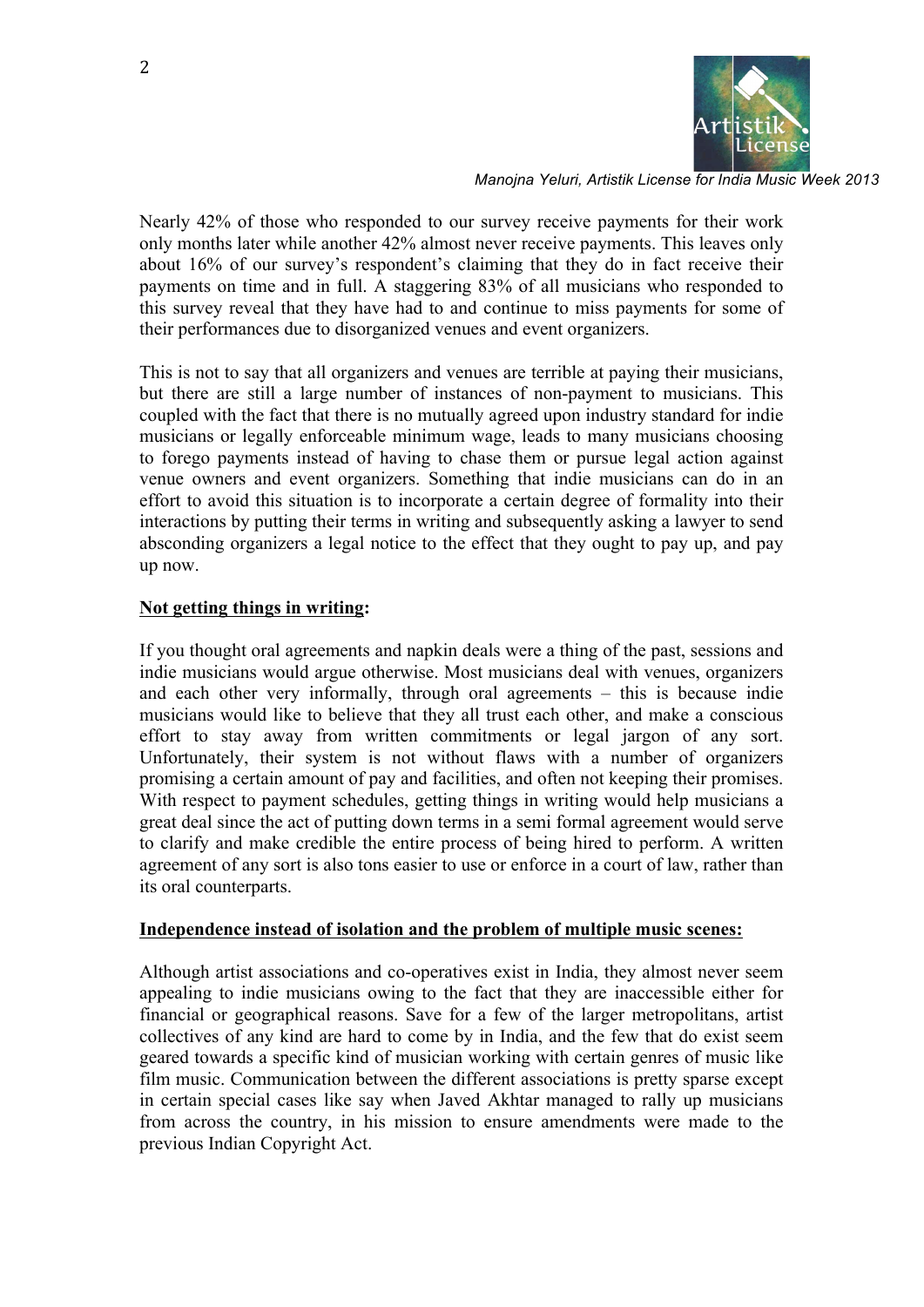

The absence of any organized network for musicians playing in various parts of the country leads to a distorted and disconnected independent music scene. Many musicians agree that its hard to find gigs in other cities since venues often only support local artists in their respective cities, and the lack of any centralized forum or network for musicians ensures that save for word of mouth, there's no other means by which new musicians or venues can actually learn about each other.

Based on the data collected from our survey, nearly 30% of the musicians who responded claim that it's difficult to cope with the problem of city-specific music scenes. They elaborate upon this by stating that arranging inter-city tours and collaborations are complicated because a lack of information or access, with most city venues closing its doors to any musician who is not local. Some further probing into this detail will reveal that many musicians also feel that this closed-ness is a result of their own doing, with fewer musicians and venue organizers both refusing to step outside of their comfort zone with respect to the business of making music and gigging. Whatever the explanation, it's reasonable to conclude that the lack of an artist collective or association leaves indie musicians disconnected from each other, and therefore vulnerable to a greater deal of exploitation by venue owners and organizers alike. In an effort to remedy this, it is perhaps advisable that musicians make the effort to consolidate their efforts in some form by either establishing an association or guild as this will also make it easier to formulate certain industry standards on issues of payment and hiring inspite of the informal nature of the indie music scene.

#### **Diversity in venues, organizers and festivals**:

A disconnected music scene is only made worse by the incredibly low number of good and diverse performance platforms available to independent musicians in India. Nearly 90% of the survey respondents claim that there are an insufficient number of performance venues in their cities. Most indie musicians believe that the current state of the Indian music industry offers them little in terms of encouragement thereby creating an atmosphere that is nowhere near conducive to fostering a healthy independent music scene. As one musician friend of mine put it, there is no music scene to speak of. Some dedicated venues and music platforms in Delhi, Bangalore and Chennai are doing a great deal of work to transform the indie music scene, by providing musicians with a performance space alongside with publicity. Unfortunately though, the demand for accessible and effective experimental and other performance spaces is not being met with by the current supply, leading to a number of good bands and musicians having to settle with mediocre venues, facilities and exposure. Venues and organizers prefer to stay within their comfort zone preferring cover songs to taking chances with new bands and original music.

The Government needs to take a keen interest in encouraging venues and festival organizers by way of friendlier licensing and tax statutes, and ought to really push for more and better organized Government cultural festivals that are more inclusive of all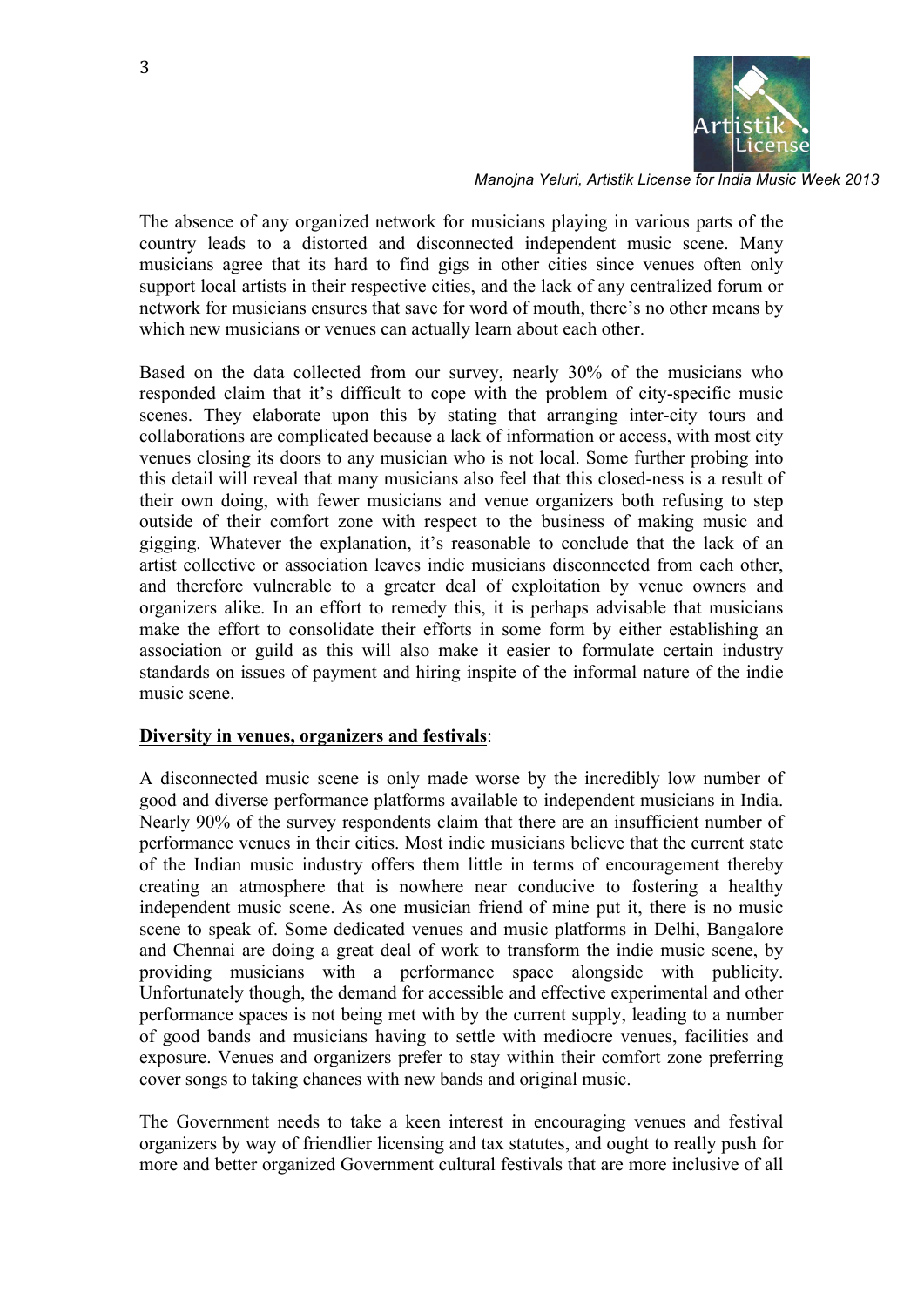

genres of music found in India. Venues need to evolve into spaces that go beyond catering to the culinary interests of customers, but this is only possible with the aid of able gig programmers and serious musicians. As mentioned earlier, not all venues and organizers are unsuccessful in promoting independent music, but sadly their efforts are also marred by the undue interference of external agencies like unfriendly excise laws and police officials.

#### **Strange statutes and Police interference:**

Certain provisions of Indian statutes like Excise laws set limits on indie music by restricting musical and dance performances from taking place in venues that serve alcohol. The Karnataka Excise License (General Conditions) Rules, 1967 and the Karnataka Police Act, 1963 have been notoriously famous for posing problems to the indie music scene in Bangalore over the past few years. These statutes prohibit live entertainment by way of musical instruments calling them a source of annoyance and noise. The discretion over regulating and prohibiting such activities lies with the police, who often use these provisions to barge into venues, and disturb gigs. This is inspite of venues and organizers having already procured the requisite entertainment and liquour licenses. Added to this confusion over the proper enforcement of laws is the task of moral policing that is taken up certain powerful local politico-religious organizations that seem to have a bone to pick with any kind of event that is not religious or approved by them.

The last few years have been witness to some interesting bans on live music including orders from the Government asking for all live entertainment to cease as early as 10pm giving almost no time to venues and organizers for evening shows. The trickiest bit about these statutes is that there is no real way to ascertain when and how they will be enforced leaving venue owners, event organizers and artists in a continual state of stress.

#### **The copyright collection societies – an invisible force to reckon with:**

Another problem that many indie musicians, venue owners and event organizers face are surprise visits from IPRS and PPL officials. For the uninitiated, the IPRS stands for the Indian Performer Rights Society and the PPL stands for the Phonographic Performance Limited. Both organizations are copyright collection societies and are in charge of licensing phonographic material (songs that are sound recordings) played at gigs and events. This includes all kinds of instances where venues would play music including elevator music to DJ sets. The IPRS and the PPL are meant to act as intermediaries between musicians, lyricists and labels (basically the copyright owners over a particular song) and the venues, events and spaces that use their music on issues of licensing and royalty collection. Venues and events need to procure certain licenses from the IPRS and the PPL depending on the music they will be playing – live or recorded.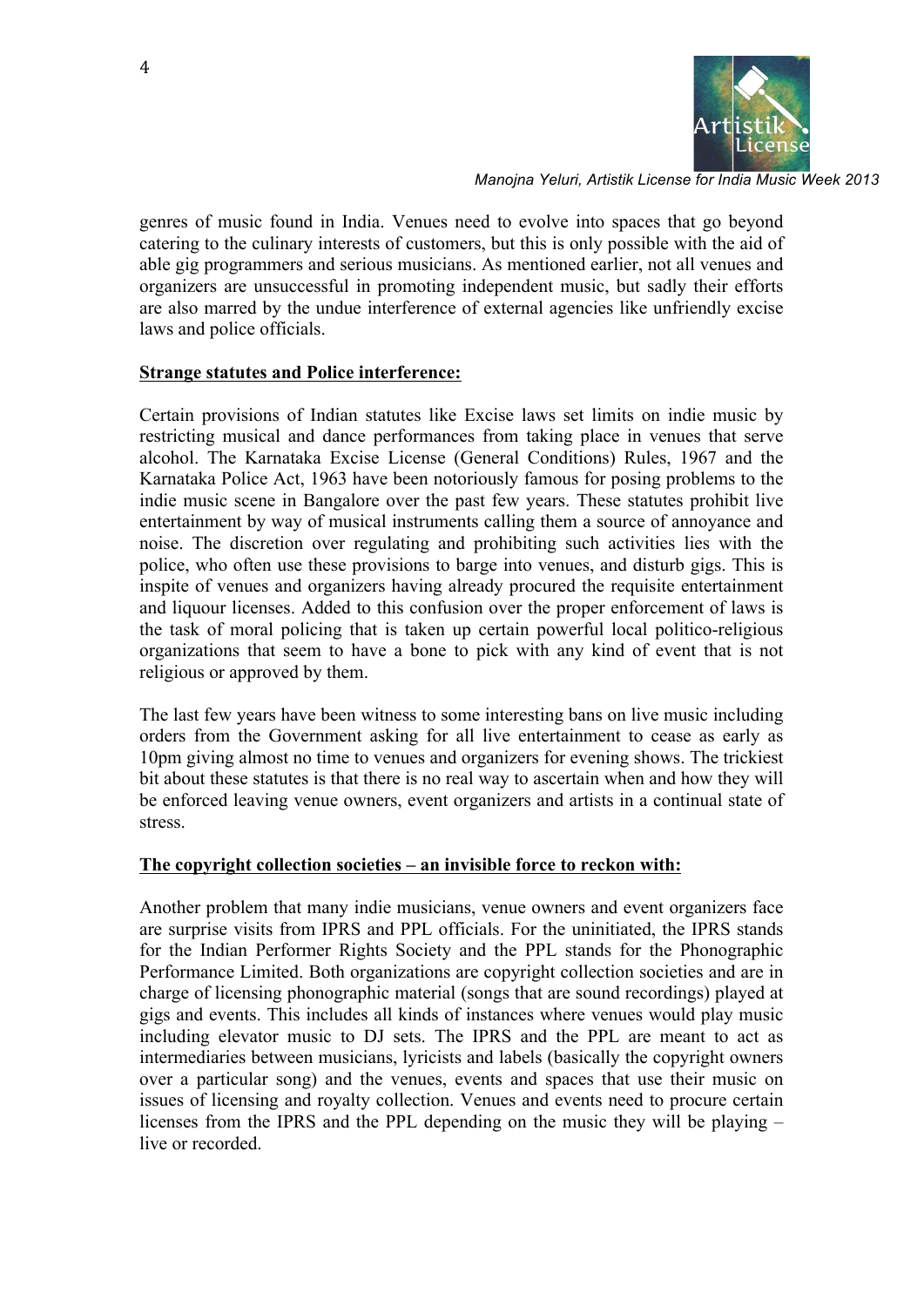

There have been instances where IPRS and PPL officials have made surprise inspections, barging into venues and abruptly calling for the end of gigs, their grouse being that the organizers have not paid to procure the requisite licenses. Unfortunately, a number of venue owners and organizers remain blissfully unaware of the work and significance of these copyright collection societies. This has to do with an information gap where venue owners and event organizers do not always understand the way in which copyright collection societies function. Also, the IPRS and the PPL, like most copyright collection societies, have been the subject of much public scrutiny for allegations of corruption, misappropriation and inefficiency. This translates into venue owners treating IPRS and PPL officials with a great deal of scepticism.

#### **Original music – reception and protection:**

A number of indie musicians and session musicians work towards producing bodies of original music. This music does not always find its way into the public's reach because of the lack of diversified venues and music sharing platforms. As mentioned earlier, the reception to original music is always a little cold save for a few venues and their music programmers who look to encourage independent music. As one of the respondents to the survey claimed, trendiness is rewarded often perpetuating a cycle of mediocrity rather than investing in the new and the experimental thereby conveying a very skewed perspective on the contemporary Indian music scene.

Dabbling in the creation of original music is also an extremely tricky process for indie bands and musicians who are often unable to do much when their music has been "borrowed" by other larger bands and record labels. Recently, I was informed of a musician who chose to play a song written and composed by a band I work with and agreed to do so, so long as due credit was given to the originating band. As it turned out, no such credit was given and for all practical purposes, the musician had implicitly laid claim to the composition devised by the other band. In the world of legalese, this would count as infringement and some kind of moral rights violation but unfortunately, not a lot of musicians or bands understand this. The indie music scene is one that is built on trust so a violation of it is not taken too kindly, but then again most musicians are unaware of the fact that this violation of trust easily translates into a legal wrong that can be acted upon either through a court action or an out-of-court settlement.

Most indie musicians, who invest their time and energy in creating a body of original music, also need to acknowledge the need to invest in learning about how to protect their work and how to share other's work responsibly. The culture of copying and sharing, although inherent in the music industry, cannot become an excuse for stealing, distorting and misappropriating creative work – this is something that indie musicians need to become aware of.